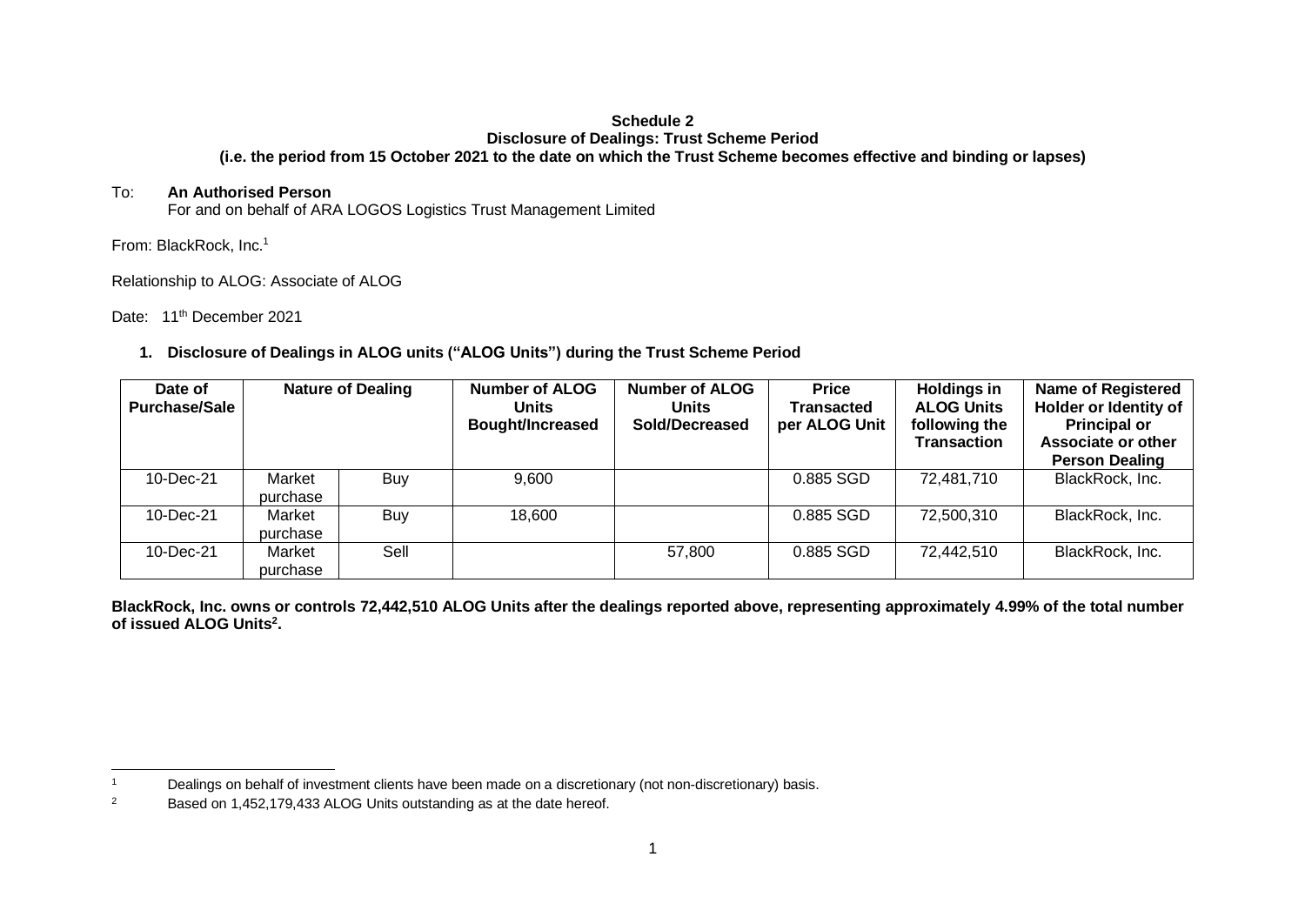# **2. Disclosure of Dealings in ESR-REIT units ("ESR-REIT Units") during the Trust Scheme Period**

| Date of<br><b>Purchase/Sale</b> | <b>Nature of Dealing</b> |      | <b>Number of ESR-</b><br><b>REIT Units</b><br><b>Bought/Increased</b> | <b>Number of ESR-</b><br><b>REIT Units</b><br>Sold/Decreased | <b>Price</b><br><b>Transacted per</b><br><b>ESR-REIT Unit</b> | <b>Holdings in</b><br><b>ESR-REIT</b><br>Units following<br>the<br><b>Transaction</b> | <b>Name of Registered</b><br>Holder or Identity of<br><b>Principal or</b><br>Associate or other<br><b>Person Dealing</b> |
|---------------------------------|--------------------------|------|-----------------------------------------------------------------------|--------------------------------------------------------------|---------------------------------------------------------------|---------------------------------------------------------------------------------------|--------------------------------------------------------------------------------------------------------------------------|
| 10-Dec-21                       | Market<br>purchase       | Buy  | 20,200                                                                |                                                              | 0.48 SGD                                                      | 138,077,440                                                                           | BlackRock, Inc.                                                                                                          |
| 10-Dec-21                       | Market<br>purchase       | Buy  | 39,000                                                                |                                                              | 0.48 SGD                                                      | 138,116,440                                                                           | BlackRock, Inc.                                                                                                          |
| 10-Dec-21                       | Market<br>Purchase       | Sell |                                                                       | 69,600                                                       | 0.48 SGD                                                      | 138,046,840                                                                           | BlackRock, Inc.                                                                                                          |

**BlackRock, Inc. owns or controls 138,046,840 ESR-REIT Units after the dealings reported above, representing approximately 3.44% of the total number of issued ESR-REIT Units<sup>3</sup> .** 

<sup>&</sup>lt;sup>3</sup> Based on 4,012,297,353 ESR-REIT Units outstanding as at the date hereof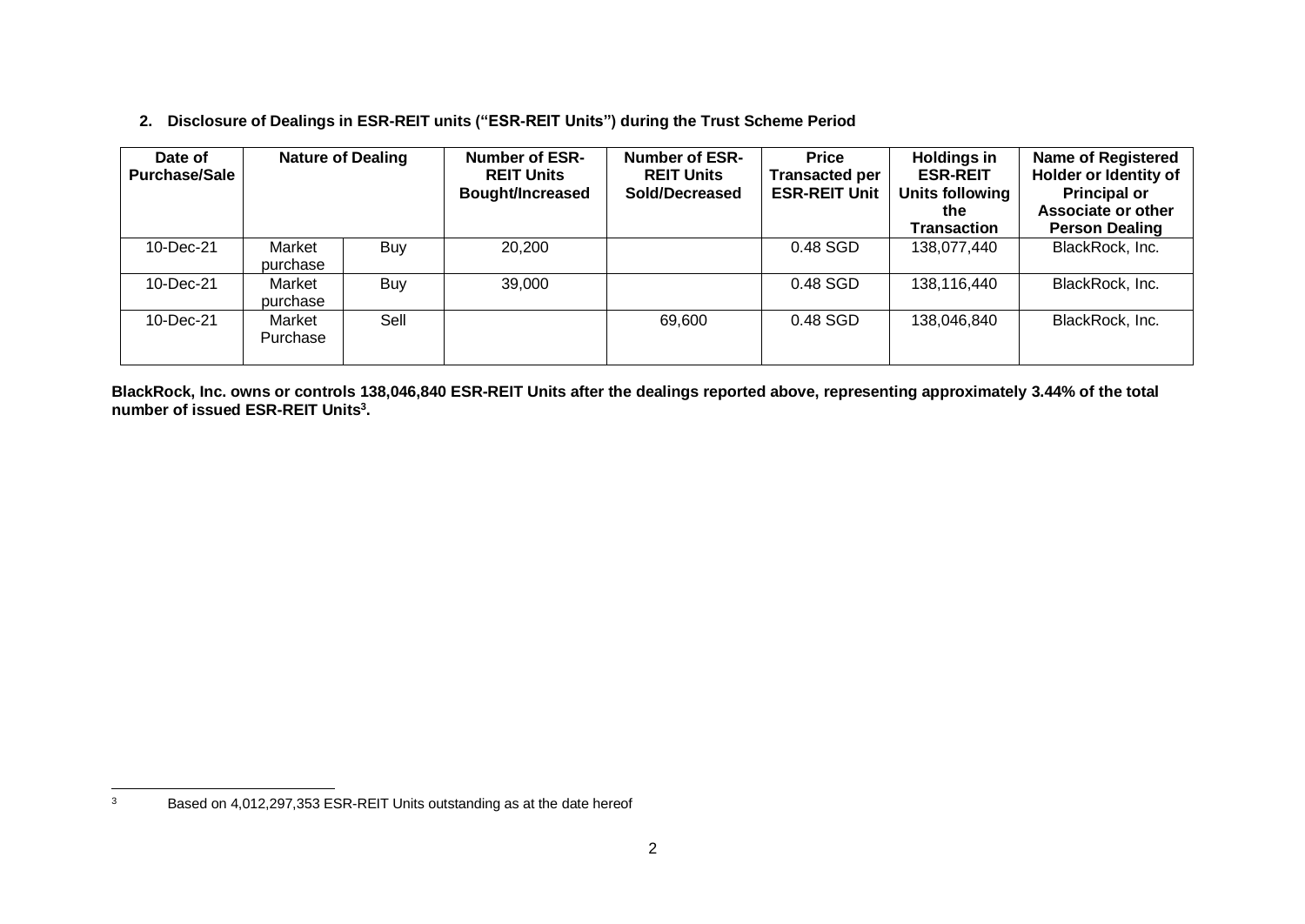**3. Disclosure of Dealings in Convertible Securities, Warrants, Options and Derivatives in respect of ALOG Units ("Relevant ALOG Securities") during the Trust Scheme Period**

| Date of<br>Transaction <sup>(1)</sup> | <b>Nature of Transaction</b><br>(Buy / Sell / Settlement) |     | Number $(2)$ of<br><b>Reference ALOG</b><br><b>Units</b> | <b>Exercise Date /</b><br><b>Maturity Date /</b><br><b>Closing-Out</b><br>$Date^{(3)}$ | Price per<br>ALOG Unit <sup>(4)</sup> | <b>Holdings and</b><br><b>Resultant</b><br>Percentage (%)<br>in ALOG Units<br>following<br><b>Transaction</b>                                                                        | <b>Name of Registered</b><br>Holder or Identity of<br><b>Principal or Associate</b><br>or other Person<br><b>Dealing</b> |
|---------------------------------------|-----------------------------------------------------------|-----|----------------------------------------------------------|----------------------------------------------------------------------------------------|---------------------------------------|--------------------------------------------------------------------------------------------------------------------------------------------------------------------------------------|--------------------------------------------------------------------------------------------------------------------------|
| 10-Dec-21                             | Contract for<br>difference<br>(cash-<br>settled only)     | Buy | 4,700                                                    | N/A                                                                                    | 0.8868 SGD                            | See Question 1<br>above $-$ this<br><b>Transaction does</b><br>not result in a<br>change in<br>holdings in<br>ALOG Units, on<br>the basis that the<br>Transaction is<br>cash-settled | BlackRock, Inc.                                                                                                          |

 $(1)$  In respect of derivatives, this would be the date of entering into or closing out of the derivative.

<sup>(2)</sup> In respect of derivatives, this would be the number of reference securities to which they relate.

(3) In respect of derivatives, this would be the maturity date of such derivatives.

 $(4)$  In respect of derivatives, this would be the reference price of such derivatives.

**Other arrangements in relation to ALOG Units or Relevant ALOG Securities (if applicable): N/A**